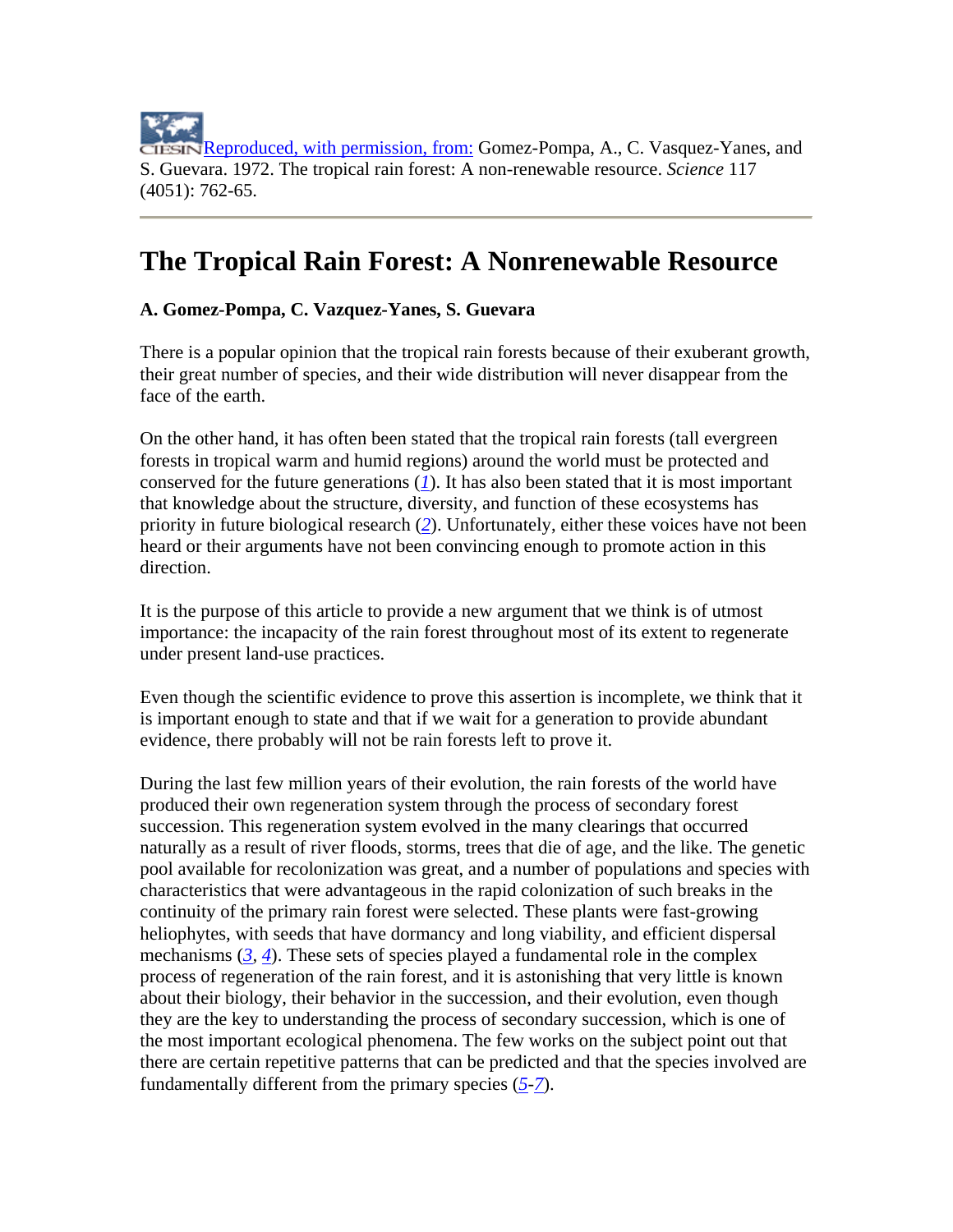It is still uncertain how most of the primary species of the rain forest reproduce themselves and how the forest is regenerated, but from the evidence available it seems that there is a very complex system working at different times and in different directions, depending on the local situation and the plants involved (*[3](http://www.ciesin.org./docs/002-111/002-111.html#fn3)*).

One of the most important aspects of natural regeneration is that on the floor of the primary rain forest there are always seedlings of young plants of many of the primary tree species. Under the effects of disturbance these seedlings will continue growing at an increased rate  $(8)$  $(8)$  $(8)$ , and, at the same time, the secondary species start growth from dormant seeds in the soil. After several years the primary species will have grown taller than the secondary ones, and the major step in the regeneration has been accomplished.

There are taking place at the same time other processes, such as the colonization of trees and shrubs by epiphytic plants, about which even less is known, as well as the growth and establishment of climbing plants that has occurred probably since the early stages and of which many species will grow to the upper canopy of the rain forest. In all these cases the key plants are the seedlings of tall primary trees that will take over the upper canopy of the old successional series.

The regeneration of these primary species by the seedlings or young plants inside the forest is not the only possible way. Another important means of regeneration comes from seeds in the soil (*[9](http://www.ciesin.org./docs/002-111/002-111.html#fn9)*). In tropical rain forests this type of regeneration seems to be very effective mainly for species that happen to be in fruit during the disturbance of the area, because apparently there is a very short dormancy of the seeds of most of the primary species and the entire life of seeds of tropical tree species is in many cases very short (*[8,](http://www.ciesin.org./docs/002-111/002-111.html#fn8) [10](http://www.ciesin.org./docs/002-111/002-111.html#fn10)-[12](http://www.ciesin.org./docs/002-111/002-111.html#fn12)*).

It seems appropriate to mention that we realize, of course, that the many, and quite different, primary tree species in the rain forests of the world may behave very differently in their germination responses and life-span. The available evidence indicates, nevertheless, that many primary tree species have large seeds (*[8](http://www.ciesin.org./docs/002-111/002-111.html#fn8), [13](http://www.ciesin.org./docs/002-111/002-111.html#fn13)*) with either short dormancy or none at all (*[10](http://www.ciesin.org./docs/002-111/002-111.html#fn10)*). The biological implications of this phenomenon are barely known  $(14)$  $(14)$  $(14)$ , but it seems that the general trend is toward rapid germination, which is usually advantageous to the survival of the species. If one considers the predators of all types (fungi, bacteria, animals of various types) that are present in tropical warm and humid conditions, it seems reasonable to attribute survival power to the species, the seeds of which can germinate quickly and the seedlings of which can remain alive for a long time in a slow-growing condition (*[8](http://www.ciesin.org./docs/002-111/002-111.html#fn8)*). The scarcity of seeds of primary trees stored in soils from rain forests has been demonstrated in one area in Mexico (*[9](http://www.ciesin.org./docs/002-111/002-111.html#fn9)*), but many more studies in this direction are needed, even though this fact has been noted earlier (*[8](http://www.ciesin.org./docs/002-111/002-111.html#fn8), [11](http://www.ciesin.org./docs/002-111/002-111.html#fn11)*).

Another possibility for the establishment of primary tree species in the early stages of regeneration is by long-distance dispersal by birds and by other animals such as monkeys, rodents, and others.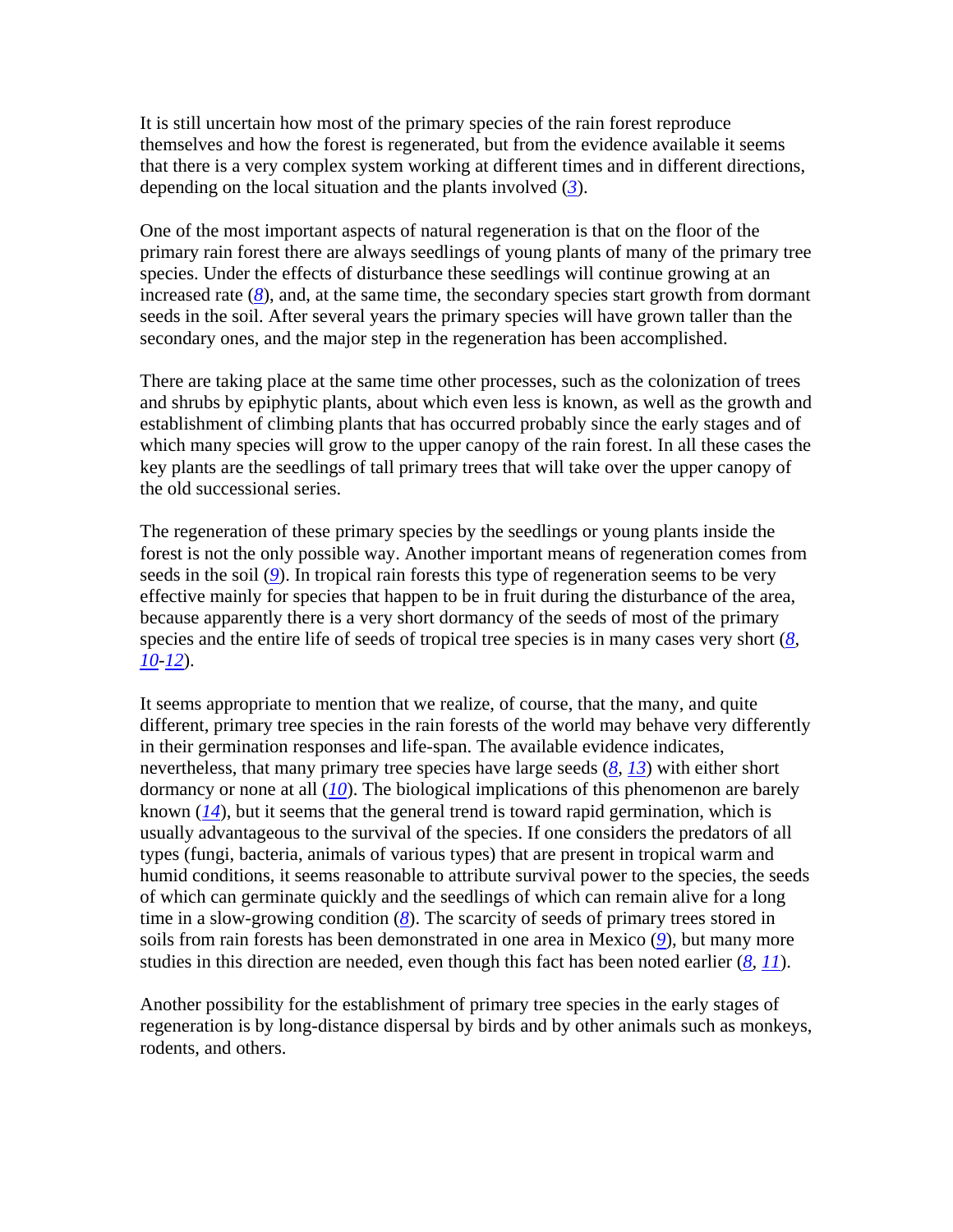Very little is known about fruit and seed dispersal of tropical forest species ([12,](http://www.ciesin.org./docs/002-111/002-111.html#fn12) [15\)](http://www.ciesin.org./docs/002-111/002-111.html#fn15), but it seems that long-distance dispersal has played, and is playing, an important role in areas where human disturbance has not reached a critical level. The phenomenon of longdistance dispersal of tropical trees has almost never attracted the attention of researchers, but it may be extremely important in understanding the evolution of local populations and the adaptation to local ecological conditions (*[16](http://www.ciesin.org./docs/002-111/002-111.html#fn16)*), even though, from the point of view of regeneration, it may have little importance. Still another means of reestablishment of primary species in the early stages of succession is vegetative reproduction by means of rhizomes, bulbs, and roots that may remain alive after the destruction of the original forest and become active soon after the disruption.

#### **Man and the Tropical Rain Forest**

All that has been considered to this point concerns natural regeneration caused by natural catastrophes. The regenerative system of the rain forest seems to be very well adapted to the activities of primitive man. The use of small pieces of land for agriculture and their abandonment after the decrease of crop production (shifting agriculture) is similar to the occasional destruction of the forest by natural causes (*[17,](http://www.ciesin.org./docs/002-111/002-111.html#fn17) [18](http://www.ciesin.org./docs/002-111/002-111.html#fn18)*). This type of activity can still be seen in many tropical areas where a mosaic pattern can be found, with large pieces of primary rain forest and patches of disturbed forest of different ages from the time of their abandonment. Several studies of these successional series are available (*[9](http://www.ciesin.org./docs/002-111/002-111.html#fn9), [17](http://www.ciesin.org./docs/002-111/002-111.html#fn17), [19](http://www.ciesin.org./docs/002-111/002-111.html#fn19)-[21](http://www.ciesin.org./docs/002-111/002-111.html#fn21)*), and in most cases they tend to agree that shifting agriculture has been a natural way to use the regenerative properties of the rain forest for the benefit of man. How this operates is not well known, but we can extrapolate our knowledge of the natural regeneration of the rain forests and compare it with the data available. After the abandonment of the land by the primitive farmer, regeneration starts with the available seeds and other propagules in the soil. At present the seeds known to remain viable in the soil are mainly those of secondary species (*[9](http://www.ciesin.org./docs/002-111/002-111.html#fn9)*). After cultivation of an area, the possibility of any seedlings or young plants of the trees of the closest primary forest persisting is almost nil, and, because of the time involved in crop production, most of the future propagules of primary trees have to come in by natural dispersal (such as animals, water, gravity, or air).

There are several problems involved in connection with the speed of regeneration under these circumstances, but, in general, one can say that under the shifting cultivation system, the genetic pool of primary trees is retained, and from this pool comes the raw material for the successional processes. Of course, this is true in all cases where demographic pressure has not forced an intensive shifting agriculture with short periods of recovery, as in some tropical regions (*[20,](http://www.ciesin.org./docs/002-111/002-111.html#fn20) [22](http://www.ciesin.org./docs/002-111/002-111.html#fn22)*).

We think that it is evident that the importance of retaining pieces of the original forest as the only way to  $(21)$  $(21)$  $(21)$  construct future forests cannot be over stressed. Whether the system of shifting agriculture is responsible for the extinction or simplification of some of the present tropical ecosystems is not completely certain, but it does seem clear that it prevents a mass extinction of species.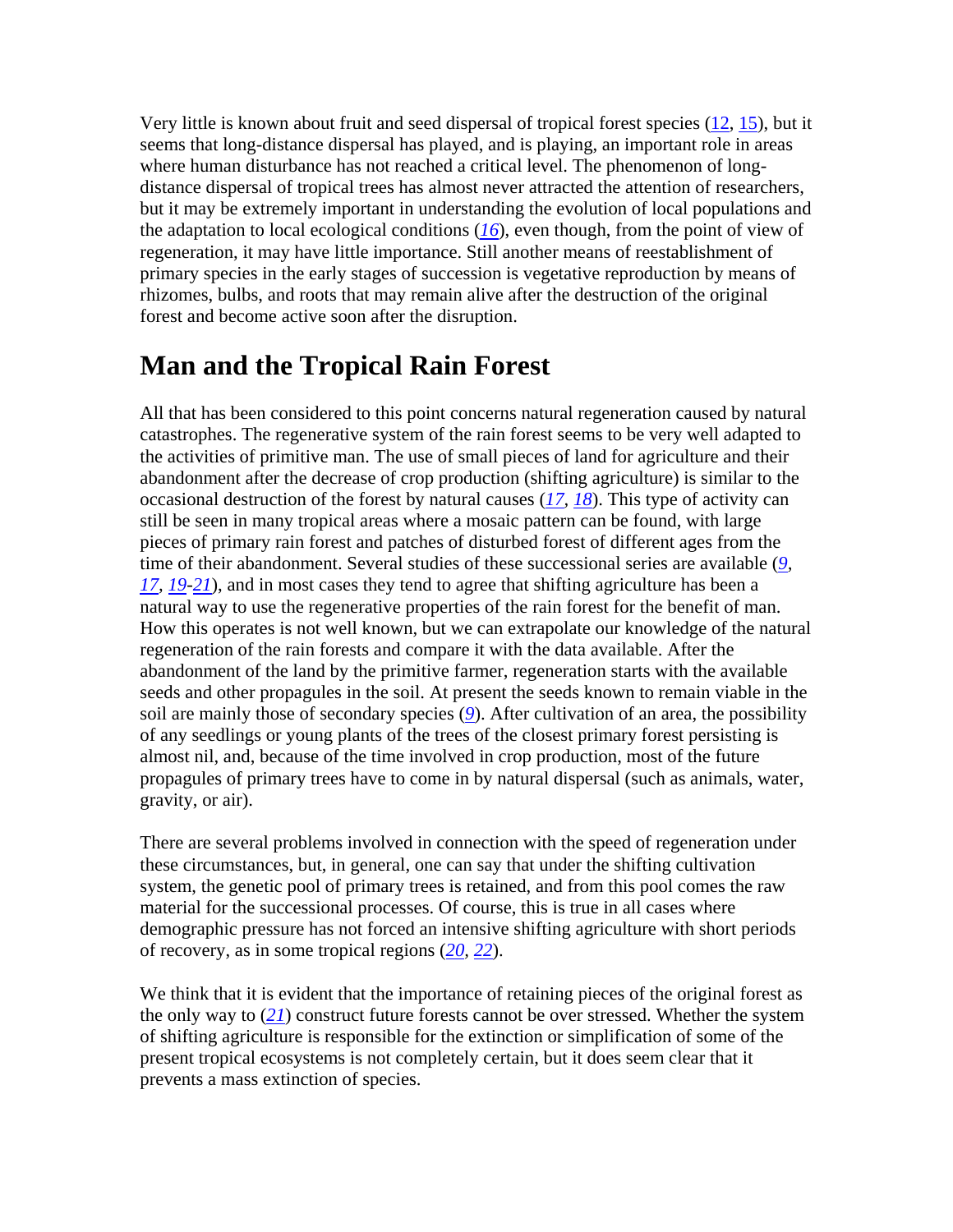We cannot overstress the importance of the space factor in these considerations, because it makes an enormous difference if we use or destroy thousands of square kilometers or if we destroy one or two.

### **The Tropical Rain Forest in the Green Revolution Era**

In recent times the trend in many tropical areas has been to look for ways to make permanent use of the land, in contrast with the old way of shifting cultivation. Permanent use can be accomplished with the help of the new technology and chemicals that have proved to be successful in many tropical areas. These methods have opened greater possibilities for making available large extents of land for agricultural crops; the new trends can be seen in almost any tropical area today (Fig. I). We shall not consider the problems of such methods and their possible consequences (*[21,](http://www.ciesin.org./docs/002-111/002-111.html#fn21) [23,](http://www.ciesin.org./docs/002-111/002-111.html#fn23) [24](http://www.ciesin.org./docs/002-111/002-111.html#fn24)*). Instead, we analyze this end in relation to the natural regeneration process.

Under an intensive and extensive use of the land, sources of seeds of primary tree species for regeneration becomes less and less available because of the dispersal characteristics of those species and because of the scarcity of individuals of most of the tree species. (*[25](http://www.ciesin.org./docs/002-111/002-111.html#fn25)*). The only species available that are preadapted for continuous disturbance are secondary species or primary species with some of the characteristics of the secondary ones (*[26](http://www.ciesin.org./docs/002-111/002-111.html#fn26)*). This group of species has characteristics that enable them to thrive in such conditions; they produce large numbers of seeds, which have means of long-distance dispersal and dormancy; these seeds accumulate and stay alive in the soil (that is, they have a long life-span). The process often called "savannization" and "desertization" (*[27](http://www.ciesin.org./docs/002-111/002-111.html#fn27), [28](http://www.ciesin.org./docs/002-111/002-111.html#fn28)*) of the tropical humid regions can very well be explained by these characteristics.

Also, plants preadapted for disturbance such as ones from drier environments with builtin adaptations to remain alive in a dormant condition for long periods of time may invade these areas and allow them to regenerate a forest vegetation.

An ecosystem consisting of secondary species mixed with species from drier environments will become established. Since these species are generally lower in stature at maturity, the vegetation will also be lower in stature than the one the climate can allow. According to this view, some of the vegetation types that have these characteristics---for example, some low semi-evergreen selvas, savanna woodlands, and savannas in Mexico (*[29](http://www.ciesin.org./docs/002-111/002-111.html#fn29)*), as well as some in Asia (*[28](http://www.ciesin.org./docs/002-111/002-111.html#fn28)*), Africa (*[30](http://www.ciesin.org./docs/002-111/002-111.html#fn30)*), and South America (*[27,](http://www.ciesin.org./docs/002-111/002-111.html#fn27) [31](http://www.ciesin.org./docs/002-111/002-111.html#fn31)*)---may be the product of an extensive and intensive shifting agriculture of old cultures. Some of the old arguments on the effects of fire for the explanation of many of the anthropogenous savannas and savanna woodlands can be explained better with the idea that we propose of the mass extinction of many tall tree species.

Thus there may be a possibility of bringing back some of these areas to a tall forest condition by introduction of the proper trees. There is. however, a great lack of information about population differentiation in tropical tree species, and research in this field is urgently needed for making basic recommendations in tropical rain forest management (*[16](http://www.ciesin.org./docs/002-111/002-111.html#fn16), [18](http://www.ciesin.org./docs/002-111/002-111.html#fn18)*).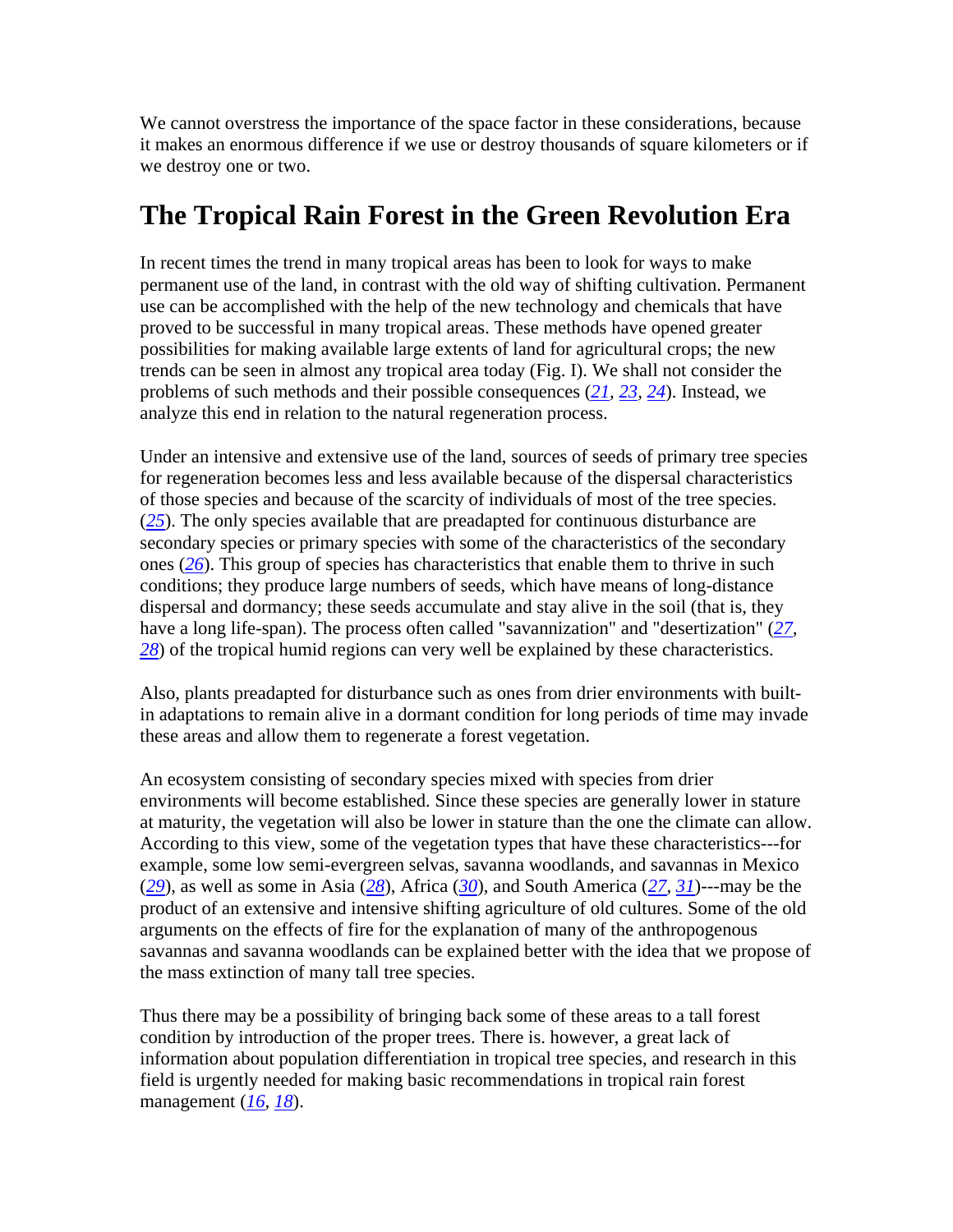An example of this problem is the failure of a project of one of us (A. G.-P.) for study of population differentiation in a tropical rain forest species, Terminalia amazonia. Seed populations were collected from Central America and Mexico, and, after germination, the young plants were transplanted to an introduction station at the Mexican site of the collections. The study had to be discontinued, for all the seedlings from the populations from Central America were exterminated by predators, especially ants, and comparisons could not be made. It is interesting that in this case probably there has been evolution in connection with the chemical protection against local predators which is not reflected in the morphology because morphological differences can hardly be distinguished. This study needs to be repeated with other species, but it shows that there is a potential problem in induced regeneration by the introduction of seeds from distant populations. This idea has also been developed from the problem of biological control of tropical pests (*[24](http://www.ciesin.org./docs/002-111/002-111.html#fn24)*).

### **Other Implications**

All the facts and ideas mentioned lead us to the conclusion that, with the present rate of destruction of the tropical rain forests throughout the world, there is great danger of mass-extinction of thousands of species. This is due to the simple fact that primary tree species from the tropical rain forests are incapable of recolonizing large areas opened to intensive and extensive agriculture. There has been a long controversy among persons responsible for the intensive use of land in the tropics, and it seems that the most important argument has been that countries like those of Europe, the United States, and some temperate Asiatic ones (Japan) have used the land intensively and extensively and there is not much evidence of mass disappearance of species. In view of the successional processes already discussed and with respect to the understanding of some biological properties of the species of northern temperate and cold areas, the explanation seems evident. In temperate areas the primary tree species are in many cases represented by a great number of individuals, and the distribution of many of the temperate species is large, and, in addition, many of them possess seeds adapted to long periods of inactivity, Thereby conserving their vitality (dormancy and long life-span) (*[32](http://www.ciesin.org./docs/002-111/002-111.html#fn32)*) for periods of time while buried in the soil. Even though there are no reliable records of the life-span of seeds of trees buried in the soil of temperate regions, the available data known to us (*[33](http://www.ciesin.org./docs/002-111/002-111.html#fn33)*) suggest strongly the possibility that seeds stored in soils long retain their potential for growth. All these aspects yield a very different general behavior of the land cleared for agriculture and its possible future regeneration. It is also important to note that an isolated tree from a primary temperate forest has greater probability of survival than an isolated tree from a tropical rain forest  $(18)$  $(18)$  $(18)$ ; this is due to the complex and delicate net of relationships of each individual with the environment. This means that a gene pool of primary trees can be maintained along roads, near houses, and the like, for temperate areas but not for the tropical rain forest. If we add to these ideas the great difference in number of national parks, arboreta. botanic gardens, and storage facilities in many temperate areas in contrast with the virtual absence of such resources in the tropics, the problem grows to an even larger and more critical dimension.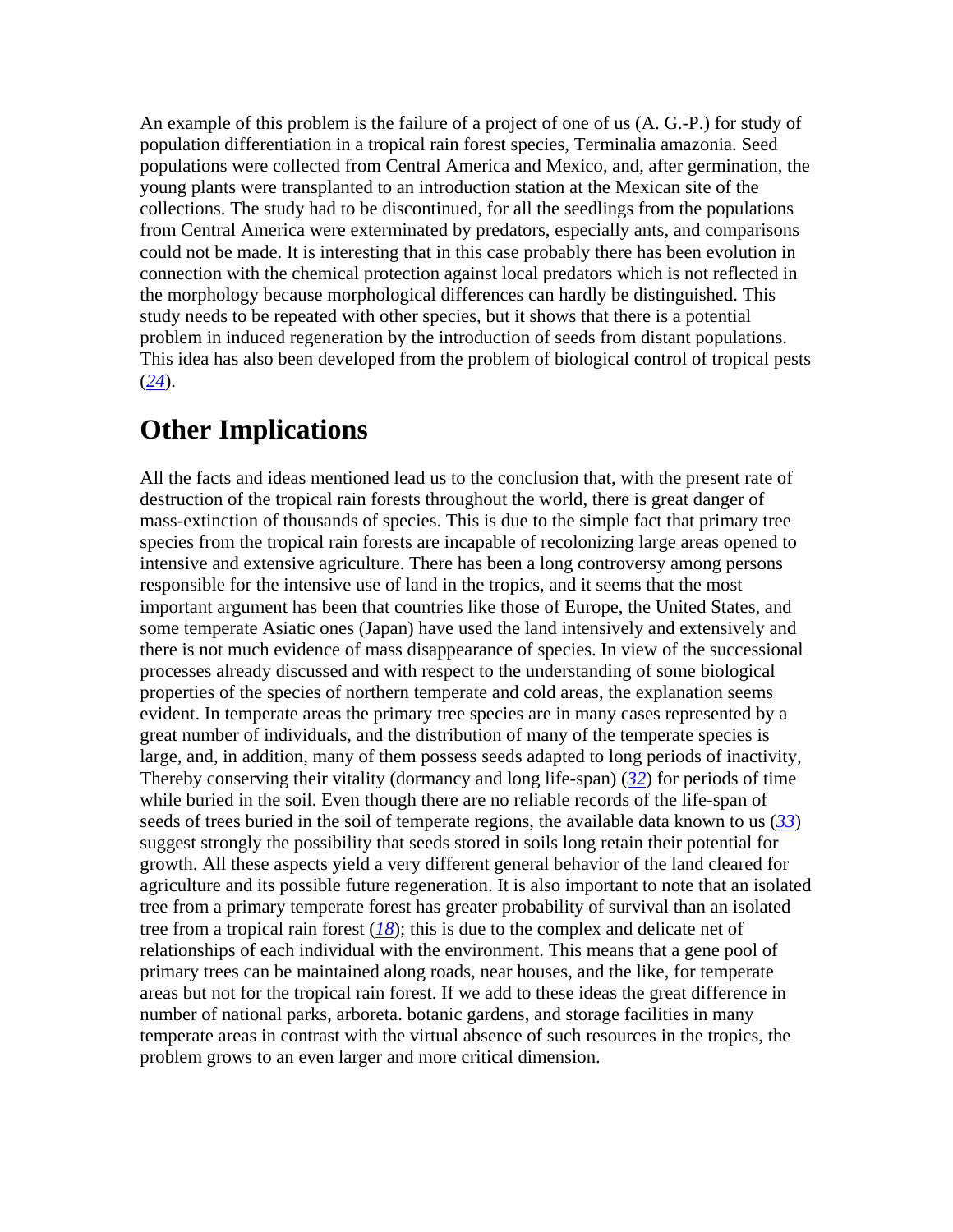All that we have said is applicable to tropical evergreen rain forests in the warm and humid areas of the world. In drier tropical areas with a definite long dry season the problem is very different, and the plants behave in connection with the problems of regeneration under intensive exploitation, in a manner more similar to those of temperate areas. The reason for this is that these plants are in some ways preadapted to great disturbances since they possess better characteristics for survival during periods of adverse conditions (drought, fire).

# **Conclusions**

All the evidence available supports the idea that, under present intensive use of the land in tropical rain forest regions, the ecosystems are in danger of a mass extinction of most of their species. This has already happened in several areas of the tropical world, and in the near future it may be of even greater intensity. The consequences are nonpredictable, but the sole fact that thousands of species will disappear before any aspect of their biology has been investigated is frightening. This would mean the loss of millions and millions of years of evolution, not only of plant and animal species, but also of the most complex biotic communities in the world.

We urgently suggest that, internationally, massive action be taken to preserve this gigantic pool of germplasm by the establishment of biological gene pool reserves from the different tropical rain forest environments of the world.

The authors are in the department of botany at the Institute of Biology, National University of Mexico, Mexico 20, D.F.

## **References and Notes**

1. C.G.G.J. van Steenis, Micronesica 2, 65 (1965); E.J.H. Corner, *New Phyto*. 45, 192 (1946).

2 P.W. Richards, *Atas Simp. Biota Amazonica* 7, 49 (1967).

3 A.Gomez-Pompa. *Biotropica* 3, 125 (1971).

4 E. Vazquez-Yanes and A. Gomez-Pompa, in *Simp. Lathnoam, Fisiol, Vegetal, Qua, Lima*, Peru 20 to 26 Sept. (1971), pp. 79-80; C.G. G.J. van Steenis, in *Study of Tropical Vegetation. Proc. Kandy Symp., Dandy, Ceylon, 19 to 21 March 1956* (1958), pp.212- 218.

5 G. Budowski, *Turrialba* 15, 40 (1965)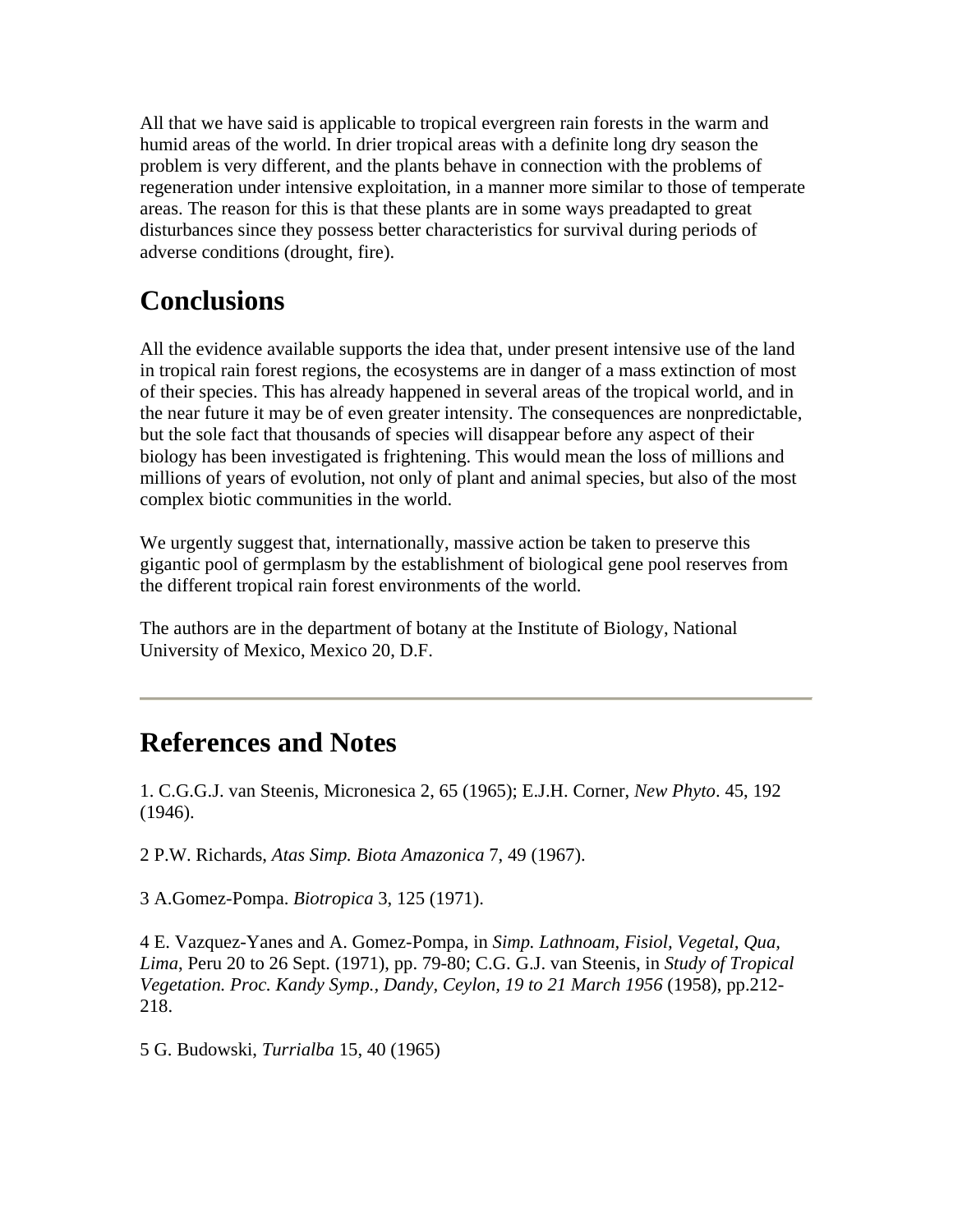6 C.F. Symington, *Malayan Forest*. 2, 107 (1933); A. Gomez-Pompa, J. Vasquez-Soto, J. Sarukhan. *Publ. Especial Inst.. Nacl. Invest. Forest. (Mexico)* 3, 20 (1964).

7 J. Sarukhan, *Publ. Especial. Inst. Nacl. Invest. Forest. (Mexico)* 3, 107 (1964).

8 P.W. Richards, *The Tropical Rain Forest* (Cambridge Univ. Press, London. 1952).

9. S. Guevara and A. Gomez-Ponpa, *J Aronld Arboretum Harvard Univ*. 53, 312 (1972).

10 W. Croker, Botan, Rev. 4, 235 (1938); R.C. Barnard, *Malayan Forest Res. Inst.. Res. Pamphlet*, No. 14 (1954); T.B. McClelland, *Proc. Fla. State Hort. Soc*. 57 161 (1944); J, Marrero, *Caribbean Forest*. 4, 99 (1942).

11 J.P.Schultz, *Ecological Studies on Rain Forest in Northern Surinam* (Noord-Hollansche Uitgevers Maatschappij, Amsterdam, 1960), p. 226.

12 L. van der Pijl, *Proc. Kon. Ned. Akad. Wetensch*. 69, 597 (1966); *Principles of Dispersal in Higher Plants* (Springer-Verlag, Berlin, 1969), p. 87.

13 \_\_\_\_, *Biol. J. Linnean Soc*. 1, 85 (1969).

14 D.H. Janzen, *Evolution* 23, 1 (1969).

15 N. Smythe, *Amer; Nature*. 104, 23 (1970).

16 A Gomez-Pompa, *J. Arnold Arboreium Harvard Univ*. 48, 106 (1967).

17 \_\_\_\_, Biol. *Divulgacion Soc. Mex. Hist. Nat*. 6, 5 (1971).

18 G.N Baur, *The Ecological Basis of Rainforest Management* (Blight Government Printer, New South Wales, 1968).

19 H.C. Conklin, *FAO Forest, Develop. Pap*. 12 1 (1957); E. Herandez X., *Chapingo* 2, 1 (1962); M.A. Martinez, Bol, *Especial Inst. Nacl. Invest. Forest*. (Mexico) 7, 1 (1970); P.H. Nye and D.J Greenland, *The Soil under Shifting Cultivation* (Commonwealth Bureau of Soils, Harpenden, 1960); M. Sousa, *Publ. Especial Inst. Nacl. Invest. Forest. (Mexico)* 3, 91 (1964).

20 J.M. blaut, in *Symposium on the Impact of Man on Humid Tropics Vegetation, Goroka* (1960), pp. 185-198.

21 J. Kadlec, Coordinatior, *Man and the Living Environment, Workshop on Global Ecological Problems* (Univ. of Wisconsin Press, Madison, 1972), p. 176.